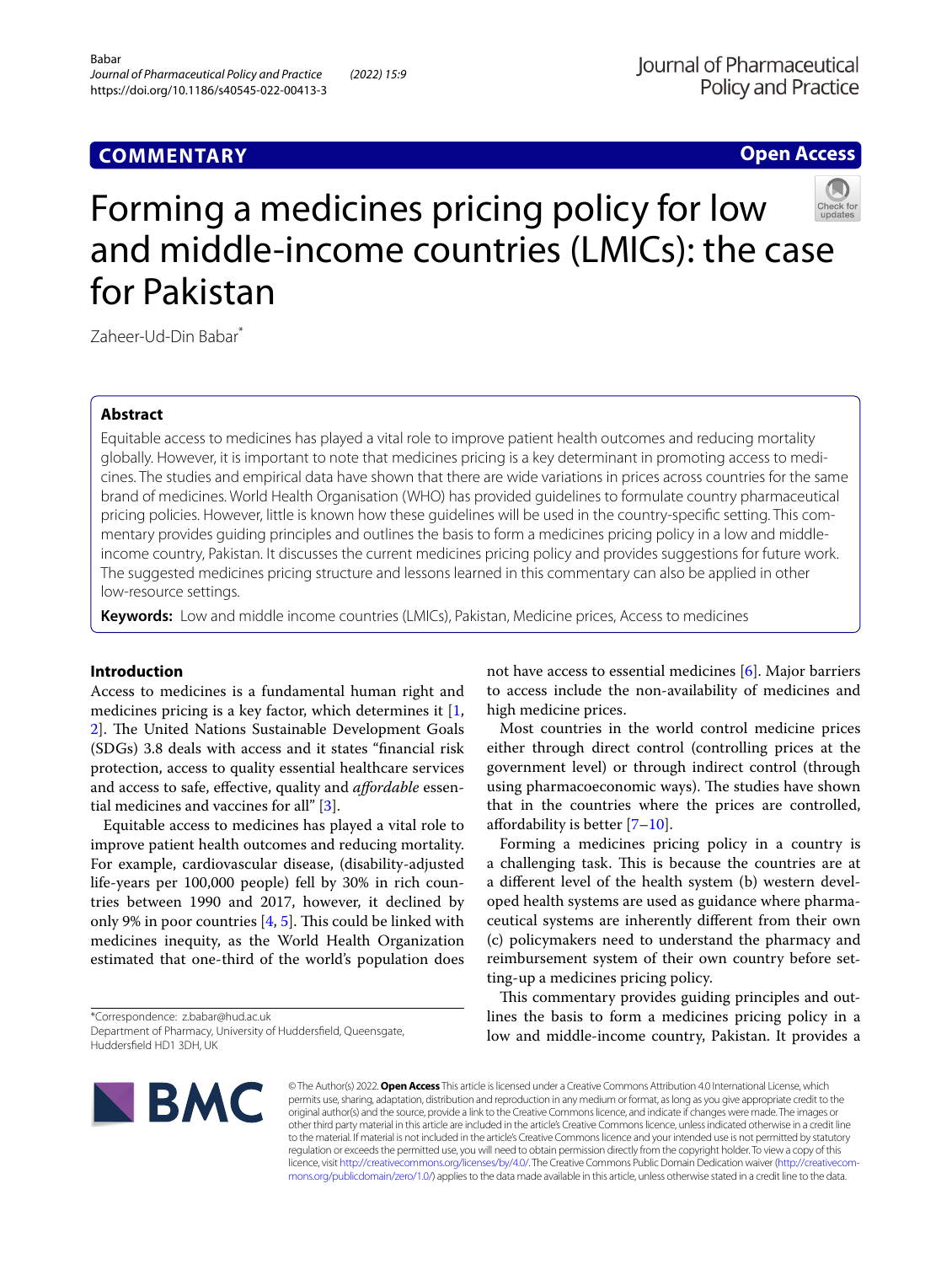critique of the previous medicines pricing policy in the country and provides suggestions for future work. However, the suggested medicines pricing structure and lessons learned in this commentary can also be applied in other low-resource settings. The sections in this commentary include (1) Key Issues to Understand Global Medicines Pricing Policies (2) Pakistan's Medicines Pricing Policy 2018 (3) Pricing Policies for Pakistan (4) Generic Pricing Structure in Pakistan (5) Recommendations for Future Work.

## **Objectives of the medicines pricing policy**

The medicines pricing policy of a country needs to cover the following objectives: (a) to ensure access to efective, safe and quality assured affordable medicines for all (b) to establish fair medicines pricing mechanisms that can improve access, (c) to support the pharmaceutical industry. However, before setting up a medicines pricing policy in an individual country, it is vital to understand the global medicines pricing setup.

#### **Understanding global medicines pricing policies**

Understanding global medicines pricing structure is vital before discussing medicines pricing structure in a low and middle-income country (LMICs). In most western developed countries including the United Kingdom, Australia, and New Zealand, there is a public subsidy for pharmaceuticals in both public sector hospitals as well as at private-sector retail pharmacies. The governments subsidize the cost of medicines, and as a result, the private out-of-pocket expenditures for consumers are low hence medicines pricing does not impact consumers, the way it does in countries where out-of-pocket expenses are high.

The prices in high-income developed countries are negotiated and controlled through specifc drug buying agencies. These agencies are set up separately from drug regulatory authorities. For example, in each of the following countries, there are two separate agencies, one is to ensure drug safety, efectiveness, and quality and the other for cost efectiveness of medicines. For example, in New Zealand; the Medsafe [[11](#page-5-7)] is the regulator and the Pharmaceutical Management Agency of NZ (PHAR-MAC) [\[12](#page-5-8)] is responsible for access and cost effectiveness. In the UK, The Medicines and Healthcare products Regulatory Agency (MHRA) [\[13](#page-5-9)] is the regulator whereas National Institute for Health and Care Excellence (NICE) [[14\]](#page-5-10) considers the value of new medicines based on the cost-efectiveness of medicines/ and Quality Adjusted Life Years (QALYs).

There are only a few countries in the world, where medicine prices are not controlled. The prices in these countries are very high; examples include the United States and Malaysia [[7](#page-5-5)] South Asia (Pakistan, India, Bangladesh) [[8–](#page-5-11)[10,](#page-5-6) [15](#page-5-12)] controls medicine prices at the consumer level and private sector retail pharmacies. For the same (an individual brand,) prices are uniform and fixed. This system has generated low prices in international terms for

## **Pakistan's medicines pricing policy 2018**

Pakistan, India, Bangladesh [\[8–](#page-5-11)[10,](#page-5-6) [15](#page-5-12)].

In Pakistan, there are signifcant out-of-pocket costs for pharmaceuticals for consumers and patients. The prices are controlled at the retail pharmacy level and the medicines can't be sold above the Maximum Retail Price (MRP). The MRP is written on the medicines package. These are set uniformly throughout the country and are set by the Ministry of National Health Services, Regulation and Coordination, Government of Pakistan.

An analysis was also performed on Pakistan's Pakistan's Medicines Pricing Policy 2018 [\[16](#page-5-13)]. Though several medicines are reasonably priced in international terms [[9,](#page-5-14) [10](#page-5-6)], however, there are others for which the prices are high. The majority of these high-priced medicines are innovator brands, though some of them are generics. This has been observed in several empirical studies conducted in the Pakistani context  $[9, 10]$  $[9, 10]$  $[9, 10]$  $[9, 10]$ . The use of a cost-plus pricing formula has worked for Pakistan in the past to keep pricing afordable for many medicines. However, with the emerging innovative medicines, this formula is getting obsolete, and the WHO has advised against using this formula [[17](#page-5-15)].

Hence, it is critical in this context to analyze and explore prices of medicines case-by-case basis rather than applying a blanket formula. This is critical specifically for innovator brands. Several countries use medicine prices from other countries as a benchmark. For example, Pakistan's 2018 medicines pricing policy measures the average retail price of a basket of countries including, Sri Lanka, Indonesia, Malaysia, Bangladesh, and Lebanon. Though prices in Sri Lanka are low  $[18]$  $[18]$  however other benchmark countries including Malaysia, [\[7](#page-5-5)] Indonesia, [[19\]](#page-5-17) Thailand  $[20]$  $[20]$ , and the Philippines  $[21]$  $[21]$  have some of the highest prices in international terms. Malaysia practices a free market economy with no control over drug prices. This has resulted in very high drug prices in the country [\[7](#page-5-5)]. Though Bangladesh has reasonable medicine prices, this also needs to be looked at a case-to-case basis as a recent study also showed high prices for some innovator brands in Bangladesh [\[8\]](#page-5-11).

The medicines pricing policy 2018 also uses the average procurement prices of the Australian Pharmaceutical Benefts Scheme (PBS) [[22](#page-5-20)], UK's Drug Tarif prices  $[23]$  $[23]$  $[23]$ , as a benchmark. The inclusion of these countries as a benchmark for Pakistan is challenging because (i) Australia, and the UK all practices Universal Health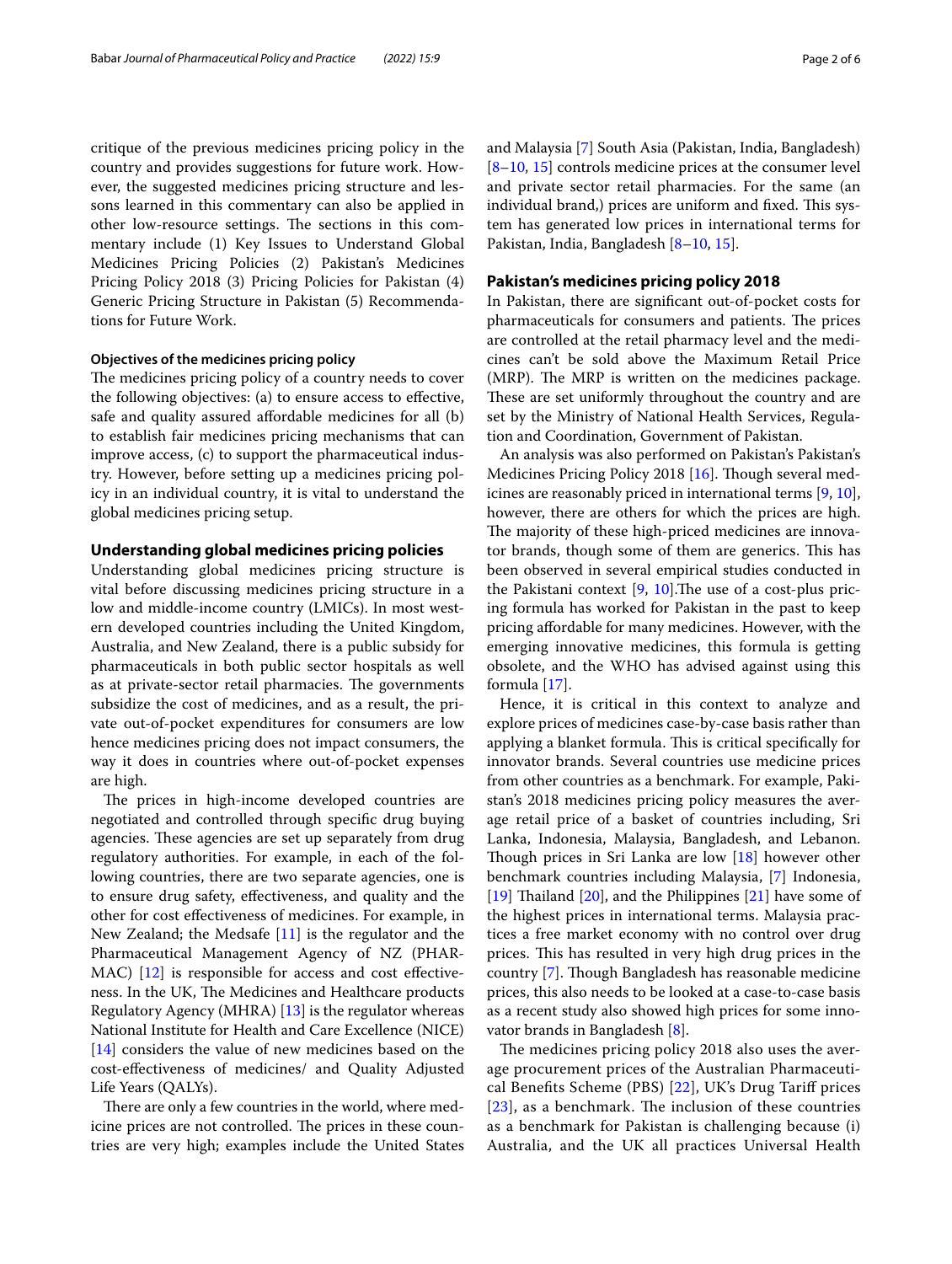Coverage with part charges from consumers and no out-of-pocket payments from the marginalized sections of society. On the other hand, Pakistan has signifcant out-of-pocket consumers' payments (ii) Another global challenges with the drug prices are that the listed prices from Australian PBS, and the UK's Drug Tarif, in the public domain publications may not be actual prices. The published prices could be discounted prices after rebates by pharmaceutical companies  $[24]$  $[24]$  (iii) Australia has high prices for both innovator brands as well as generics [[25\]](#page-5-23).

# **Building evidence‑informed medicines pricing policies**

The best way to form a pricing policy in an LMIC is by taking into account the data obtained from studies using WHO/HAI pricing methodology  $[26]$  $[26]$  $[26]$ . The pricing research has been done in over 50 countries by using this methodology. Through WHO/HAI surveys, the prices and availability of innovator brands and lowest-priced generics are measured. It provides room for profts for the pharmaceutical industry and at the same time, it advocates a rational pricing structure to promote afordability. The methodology compares the median community retail pharmacy prices/public procurement prices with the International reference prices (IRPs) obtained from the Management Sciences for Health (MSH), USA [[27\]](#page-5-25). By comparing IRPs with median community retail pharmacy prices, a Median Price Ratio (MPR) is obtained.

An MPR could be used as a guide to benchmark prices in a Low to Middle Income Country (LMIC), how high or low are /or should be in a given context. For example, a median price ratio of about 1 is considered reasonable in the public sector while a ratio of roughly 3 is considered fne in the private sector [\[7](#page-5-5)]. It considers taxes mark-ups, proft margins, and enough margins for pharmaceutical industry growth, etc. Recent studies have shown that though the majority of medicines in Pakistan are rationally priced, the prices of some innovator brands were high when compared with the international reference prices (IRPs). For example, Acyclovir and atorvastatin were 18 times higher than IRP, Ciprofloxacin, Ceftriaxone injection, Diclofenac sodium were found 15 times higher, Fluconazole (60 times higher), Omeprazole and Simvastatin were found to be more than 12 times higher than IRPs [\[9](#page-5-14), [10\]](#page-5-6). These are examples, and there may be other medicines that could be high priced. These medicines and others are commonly used by Pakistanis and this is resulting in signifcant out-of-pocket payments, impacting afordability. An extensive and detailed exploratory study is further needed to scope out these medicines.

# **Medicines pricing policies for Pakistan**

There is a need to use multiple pricing policies to achieve low prices for medicines in low and middle-income countries. The World Health Organisation has also recommended this approach  $[17, 28]$  $[17, 28]$  $[17, 28]$  $[17, 28]$  $[17, 28]$ . These policies include internal reference pricing, external reference pricing, value-based pricing, and mark-up regulations. Though WHO advises against the use of cost-plus pricing, [[17](#page-5-15)] however, if this is needed then all costs and prices need to be transparent. Table [1](#page-3-0) elaborates suggested pharmaceutical pricing policies for Pakistan. Many of these are adopted from the WHO guidelines on country pharmaceutical pricing policies [[28](#page-5-26)].

## **Cost‑plus pricing policy**

The cost-plus pricing requires significant technical and human resources. The most challenging part of costplus pricing is obtaining and validating information on different cost components. This needs more clarity and transparency  $[17]$  $[17]$ . The lack of transparency in expenses on pharmaceutical marketing also makes it challenging. There is limited evidence about the implementation and outcomes of cost-plus pricing. The countries identified to use cost-plus pricing are Vietnam, China, Sri Lanka, Bangladesh, Iran, and Pakistan. India and Colombia has discontinued applying this pricing method [[17](#page-5-15), [28](#page-5-26)[–30](#page-5-27)]. In the past European Countries have used a cost-plus pricing policy, however, no European country uses this policy anymore [\[30\]](#page-5-27). If the cost-plus formula needs to be used in an LMIC, it has to be transparent in terms of it's working, calculation, and diferent components.

## **External price referencing (EPR)**

An increasing number of countries are using external price referencing  $EPR$ ) [\[31](#page-5-28)]. Using EPR, governments set medicine prices in their country based on the prices of the same medicines in other countries. External Price Referencing (EPR) is commonly used for new medicines, and evidence suggests that external reference pricing is likely to reduce the prices of medicines [[31](#page-5-28)]. To implement this approach, reference prices can be obtained from verifable data sources. It is also imperative that reference prices take into account all forms of discounts, rebates, and taxes  $[17-31]$  $[17-31]$  $[17-31]$ . It is recommended to apply EPR at the level of the ex-factory price level [\[31](#page-5-28)]. Pakistan can use and apply external reference pricing by benchmarking with countries such as India, Bangladesh, Sri Lanka, South Africa, Iran and New Zealand. India, Bangladesh, and Sri Lanka are all South Asian countries with similar socio-economic parameters. Saudi Arabia is listed as an early adopter of the new medicines. Iran and South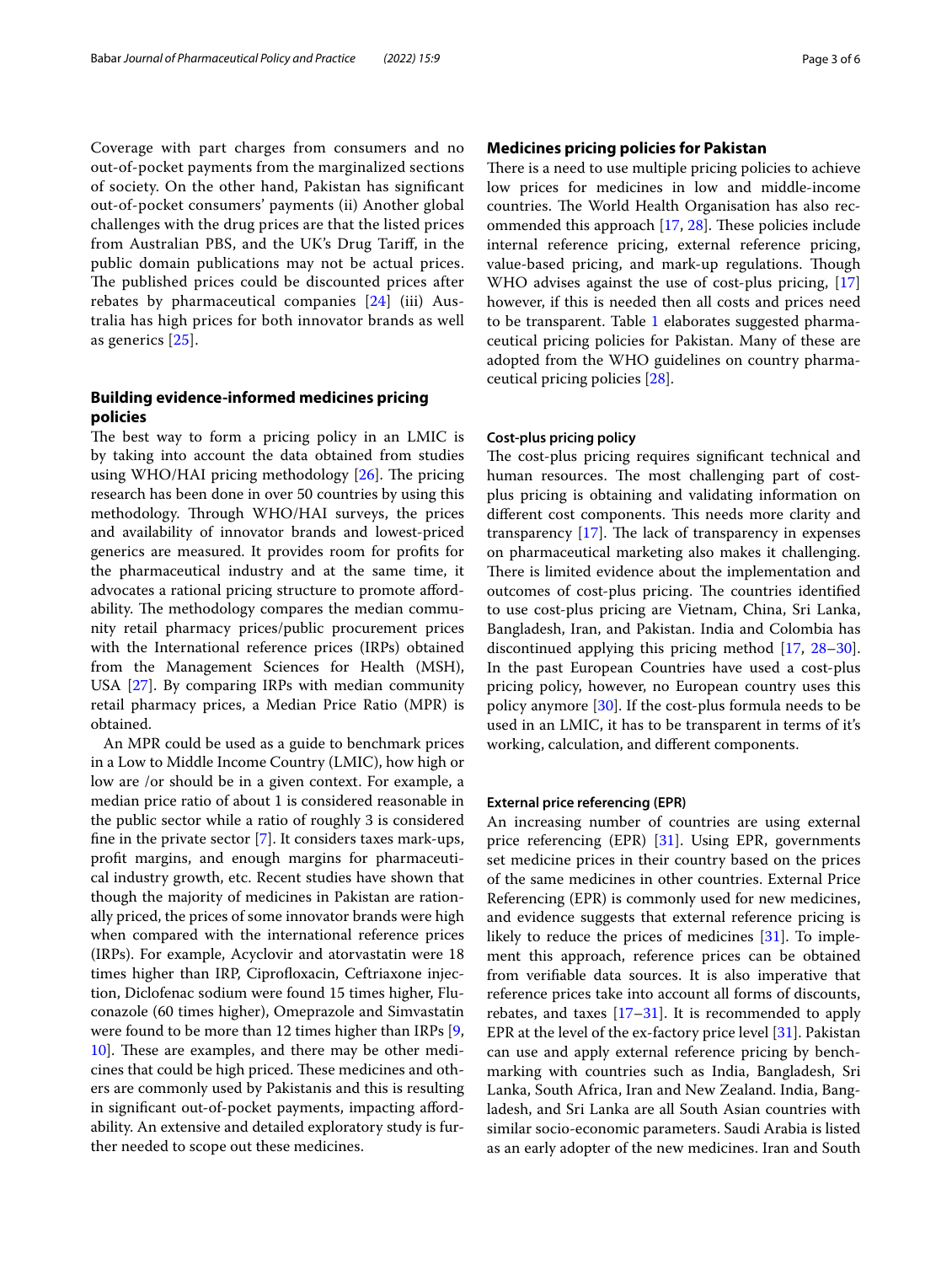# <span id="page-3-0"></span>**Table 1** A snapshot of suggestive pharmaceutical pricing policies for Pakistan

|                | <b>No</b> Pricing Policies | <b>Suggested in Pakistan</b>                                                                                        | Mark-ups/percentage                                                                                                                                                                                                                                                                                                                                                                                                                                                                                                                                                                                                                                                                                                                                                                        | <b>Global Practices</b>                                                                                                                                                                                                                                                                                                                             |
|----------------|----------------------------|---------------------------------------------------------------------------------------------------------------------|--------------------------------------------------------------------------------------------------------------------------------------------------------------------------------------------------------------------------------------------------------------------------------------------------------------------------------------------------------------------------------------------------------------------------------------------------------------------------------------------------------------------------------------------------------------------------------------------------------------------------------------------------------------------------------------------------------------------------------------------------------------------------------------------|-----------------------------------------------------------------------------------------------------------------------------------------------------------------------------------------------------------------------------------------------------------------------------------------------------------------------------------------------------|
|                | Internal Reference Pricing | Yes                                                                                                                 | I.Pakistan, the first generic medicine<br>should be priced 40-50% below the<br>originator, whereas the price of the<br>first biosimilar had to be only 30%<br>lower than the reference product<br>II.In the case of "Me-too" medicines.<br>a cost-minimization analysis should<br>be done<br>III.For the new presentation in the<br>same dosage of medicine already<br>marketed. The price should be<br>worked out based on the arithmetic<br>mean of the prices of previously<br>launched medicines [12]<br>IV.For the presentation of differ-<br>ent dosages of medicine already<br>marketed. The price must not exceed<br>the average price, weighted by sales,<br>of available presentations of the<br>medicine that have the same active<br>ingredients, strength, and dosage<br>form | Varies from one country to another<br>In Brazil Generic medicine price can't<br>exceeds 65% of the respective refer-<br>ence medicine [37]<br>In the Czech Republic the first generic<br>medicine had to be priced 32% below<br>the originator, whereas the price of the<br>first biosimilar had to be 15% lower<br>than the reference product [38] |
| $\overline{2}$ | External Reference Pricing | Reference countries<br>India, Bangladesh, Sri Lanka, South<br>Africa, Iran, Saudi Arabia, and New<br><b>Zealand</b> |                                                                                                                                                                                                                                                                                                                                                                                                                                                                                                                                                                                                                                                                                                                                                                                            | Yes (different countries adapt different<br>practices)                                                                                                                                                                                                                                                                                              |
| 3              | Value Based Pricing        | Highly specialised unit is required for<br>implementation                                                           |                                                                                                                                                                                                                                                                                                                                                                                                                                                                                                                                                                                                                                                                                                                                                                                            | Yes                                                                                                                                                                                                                                                                                                                                                 |
| $\overline{4}$ | Mark-up regulations        | Yes                                                                                                                 | Currently a mark-up of 35 and 15%<br>is applied to the wholesaler and the<br>retailer<br>(to be applied case to case basis)<br>Need to develop a regressive mark-<br>up structure, in which the mark-up<br>rate decreases as the price increases<br>(rather than a fixed percentage mark-<br>up for all prices)                                                                                                                                                                                                                                                                                                                                                                                                                                                                            |                                                                                                                                                                                                                                                                                                                                                     |
| 5              | Cost plus pricing          | Difficult to understand current<br>pricing formula. Need clarity and<br>transparency on costs                       |                                                                                                                                                                                                                                                                                                                                                                                                                                                                                                                                                                                                                                                                                                                                                                                            | Not used globally                                                                                                                                                                                                                                                                                                                                   |

Africa are countries with developing health systems, while New Zealand is a world leader in cost-efective pharmaceutical pricing.

# **Internal reference pricing**

Internal reference pricing is used for linking the prices of substitutable medicines, for example generic, biosimilar, or therapeutically equivalent medicines [[17\]](#page-5-15). A specifc type of internal price referencing is called a generic price link  $[31]$  $[31]$ . This policy refers to the practice of setting the price of a generic in relationship to the originator medicine, usually at a certain percentage lower than the originator price. Internal reference pricing is also specifcally useful in the absence of demand-side measures to encourage the preferential prescribing and dispensing of multiple sourced medicines versus originator brands. In Pakistan, the frst generic medicine could be

priced 40–50% below the originator, whereas the price of the frst biosimilar can be reduced to 30% lower than the reference medicine. However, these are suggestions and other pricing models can also be explored. For example, in Austria, greater pricing reductions have been seen in the case of generic medicines [[32\]](#page-5-29). Similarly, successful drug switching can be seen for statins in the Netherlands [[33\]](#page-5-30).

# **Value‑based pricing**

Value-based pricing uses health technology assessment (HTA) and it must include an analysis on budget impact and afordability from the perspective of the payers and the patients<sup>[\[17](#page-5-15), [29\]](#page-5-31)</sup> Conducting value-based pricing is a highly specialized task and needs a health economics unit together with input from pharmacists, clinicians, evidence-based practitioners etc. Adequate resources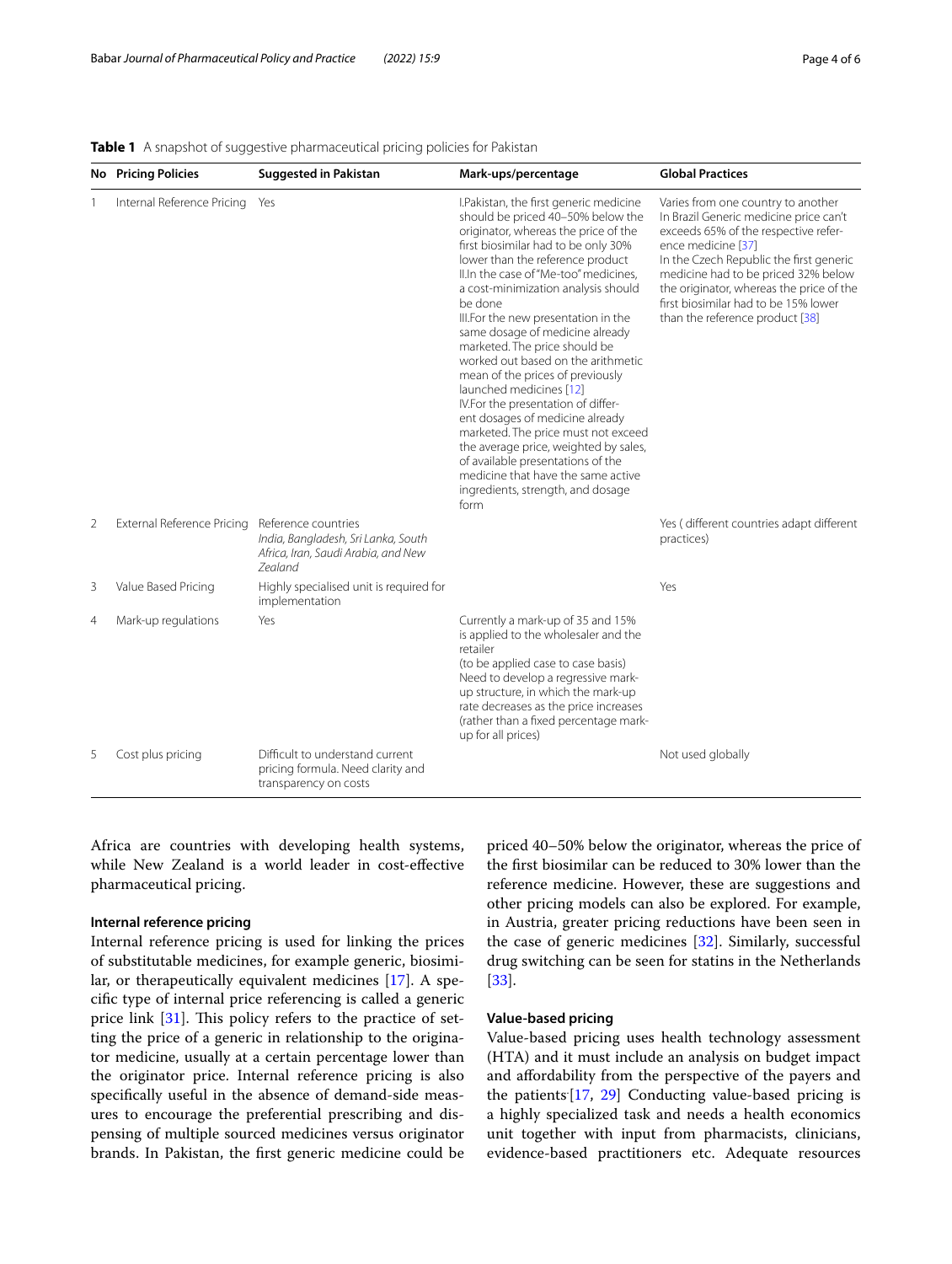and skilled personnel are needed to implement valuebased pricing in low and middle-income countries [\[34](#page-5-34)]. Value-based pricing can specifcally be used for highcost medicines and innovator brands [\[30\]](#page-5-27). Pakistan can take a gradual stepwise approach to develop legislative and technical capacity to implement value-based pricing using Health Technology Assessment (HTA). The country needs to produce indigenous data to strengthen this highly specialized feld by improving and promoting research and training in this area.

However, it is imperative to note that the use of valuebased pricing is questioned in Low and Middle-Income Countries, as it is of little use if the essential medicines are not available and afordable for masses within a country. The lessons can also be learned from high-income countries. For example, Stockholm in Sweden has successfully operated a limited list of 2000 essential medicines covering over 90% of the needs in ambulatory care [[35,](#page-5-35) [36\]](#page-5-36). This approach has been very effective to promote the rationale use of medicines. This also begs the question that why do LMICs need new high-priced medicines when patients in ambulatory setting can be well treated with a smaller list of medicines.

#### **Mark‑up regulations**

Currently, a mark-up of 35 and 15% is applied to the wholesaler and the retailer, in Pakistan respectively. This is fne for medicines that are rationally priced. However, there is a need to develop a regressive mark-up structure, in which the mark-up rate decreases as the price increases. This needs to be implemented rather than a fxed percentage mark-up for all prices. It is suggested by the WHO to use remuneration and mark-up regulation as incentives for supplying specifc medicines such as generic medicines, low-volume medicines, as well as orphan drugs [\[17](#page-5-15)]. Transparency is needed when setting up mark-ups along the supply and distribution chain, including disclosure of any rebates and discounts. There is a need to encourage the early market entry of generic and biosimilar medicines through legislative and administrative reforms [\[17](#page-5-15), [30](#page-5-27)].

# **Summary‑proposed medicines pricing policy structure for Pakistan**

Table [1](#page-3-0) provides a snapshot of suggested pharmaceutical pricing policies for Pakistan. For innovator brands, the price should take into account the use of the external reference pricing (EPR) system, and preferably the price must not exceed the medicine's lowest price in any of the following countries; Saudi Arabia, South Africa, Bangladesh, Iran, India, and Sri Lanka. For "Me-too" medicines, a cost-minimization analysis should be encouraged [[37\]](#page-5-32).

For the new presentation in the same dosage of medicine already marketed. The price should be worked out based on the arithmetic mean of the prices of previously launched medicines [\[37\]](#page-5-32). It is suggested that the price must not exceed the average price, weighted by sales, of available presentations of the medicine that have the same active ingredients, strength, and dosage form [\[37\]](#page-5-32). Generic medicine should not exceed 40–50% of the respective reference medicine.

# **Recommendations for the future**

The decision to formulate and set prices needs to be based on empirical pricing studies, hence ongoing research is needed in LMICs in this context. Though WHO has provided guidelines to form country pharmaceutical pricing policies, however translating them into local setting is a complex task. Adequate human resources and skilled personnel are required for implementation, monitoring, and ongoing evaluation of medicines prices. A center for evidence-based medicines and pharmacoeconomics should be established within the country. Pakistan also needs to undertake a regular price revision at the pre-specifed frequency when using external reference pricing.

#### **Author's contributions**

The author conceptualized and wrote the paper. In 2021, Professor Zaheer-Ud-Din Babar was appointed as a special adviser by the Government of Pakistan to draft Pakistan's medicines pricing policy. This work is performed pro-bono. Some sections in this commentary are part of a draft report which was presented to the Government of Pakistan on medicines pricing. The author read and approved the fnal manuscript.

#### **Author information**

Zaheer-Ud-Din Babar, BPharm MPharm PhD SFHEA is the Professor in Medicines and Healthcare and the Director of Pharmaceutical Policy and Practice Research Centre at the Department of Pharmacy, University of Huddersfeld, United Kingdom.

## **Funding**

None.

## **Declarations**

**Ethics approval and consent to participate** Not applicable.

#### **Consent for publication**

The author approved the manuscript.

#### **Competing interests**

The authors declare that they have no competing interests.

#### Published online: 24 February 2022

#### **References**

<span id="page-4-0"></span>1. World Health Organization, Health action international (2003) medi‑ cine prices—a new approach to measurement. Geneva: World Health